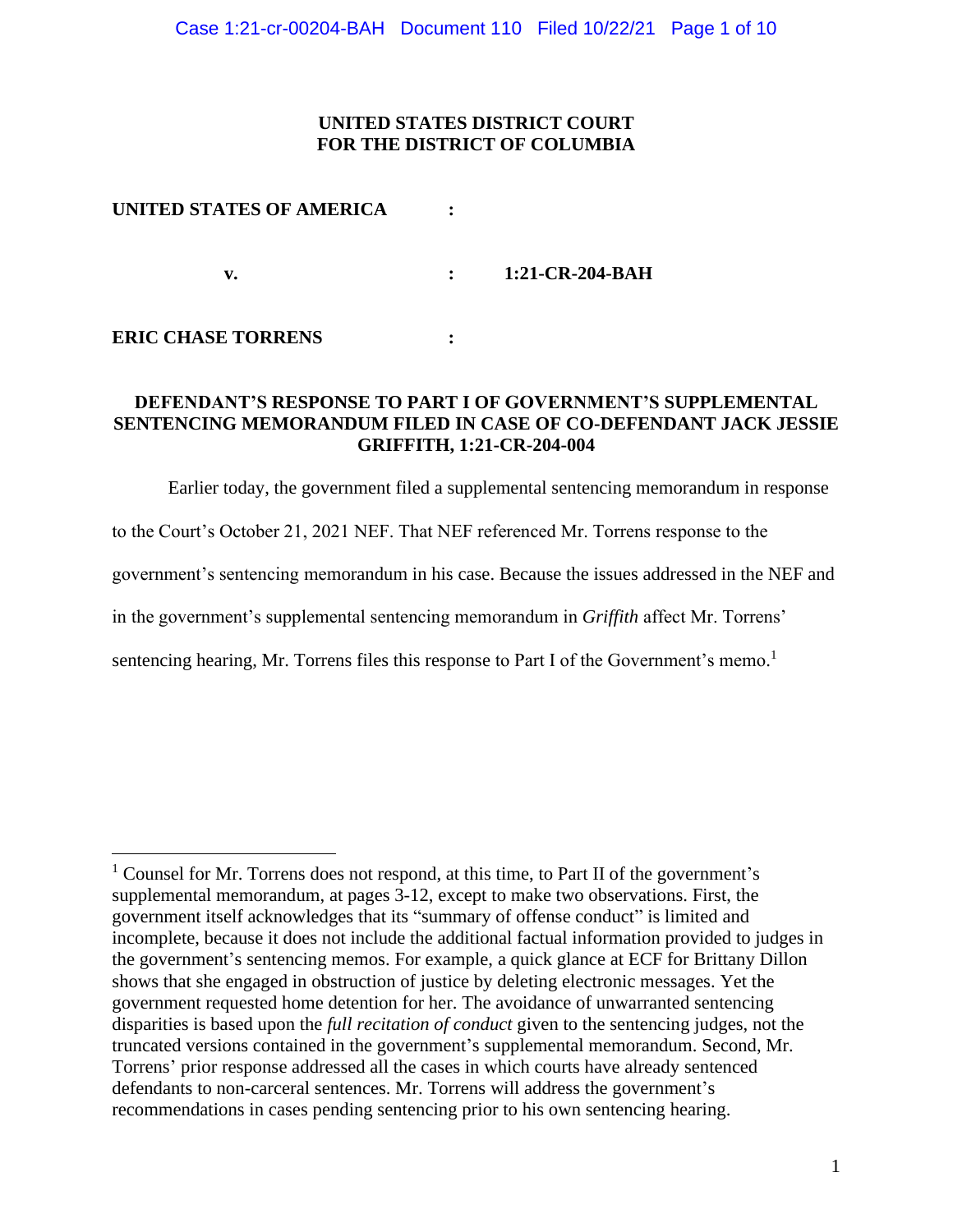## **A Sentence Imposed for a Violation of 40 U.S.C. § 5104(e)(2)(G) May NOT Include Both Incarceration and Probation.**

# A. The Code Forbids Joint Sentences of Probation and Incarceration for the Same **Offense**

The government is incorrect that the federal code permits the Court to sentence a defendant convicted under the Code provision as are Mr. Griffith and Mr. Torrens to both incarceration and probation. The government cites one case for its position, *United States v. Posley*, 351 Fed. Appx. 801, 809 (4<sup>th</sup> Cir. 2009) (per curium) (unpublished), which misreads 18 U.S.C. § 3563(a)(3) and ignores 18 U.S.C. § 3551.<sup>2</sup> A correct reading of the relevant statutes and the legislative history make it clear that a district court has a dichotomous choice: it can either sentence the defendant to imprisonment up to six months, or it can sentence the defendant to probation for up to five years. They are alternate, mutually exclusive sentencing options. This rule is no different because the defendant is being sentenced for a single petty offense.<sup>3</sup>

Neither the government nor the court in *Posley* cited 18 U.S.C. § 3551. But that statute,

entitled "Authorized Sentences" – is where this Court's analysis must start. The statute provides:

(b) INDIVIDUALS.—An individual found guilty of an offense shall be sentenced, in accordance with the provisions of section 3553, to—

(1) a term of probation as authorized by subchapter B;

(2) a fine as authorized by subchapter C; *or*

(3) a term of imprisonment as authorized by subchapter D.

<sup>&</sup>lt;sup>2</sup> The slip opinion makes clear, "Unpublished opinions are not binding precedent in this circuit." *Id.* at 807. Of course, the unpublished decision is also not binding precedent on this Court. The decision has never been cited by any court, according to a Lexis citing history search. Indeed, as the subsequent analysis shows, its analysis, issued on the papers without the benefit of oral argument, *id.* at 809, is inaccurate and not remotely persuasive.

<sup>&</sup>lt;sup>3</sup>Petty offenses are defined in 18 U.S.C. § 19 as "class B misdemeanor, class C misdemeanor, or an infraction." The classes of misdemeanors and infractions are defined in 18 U.S.C. § 3559(a). A district court cannot impose a term of supervised release for a petty offense. 18 U.S.C.  $§$  3583(b)(3).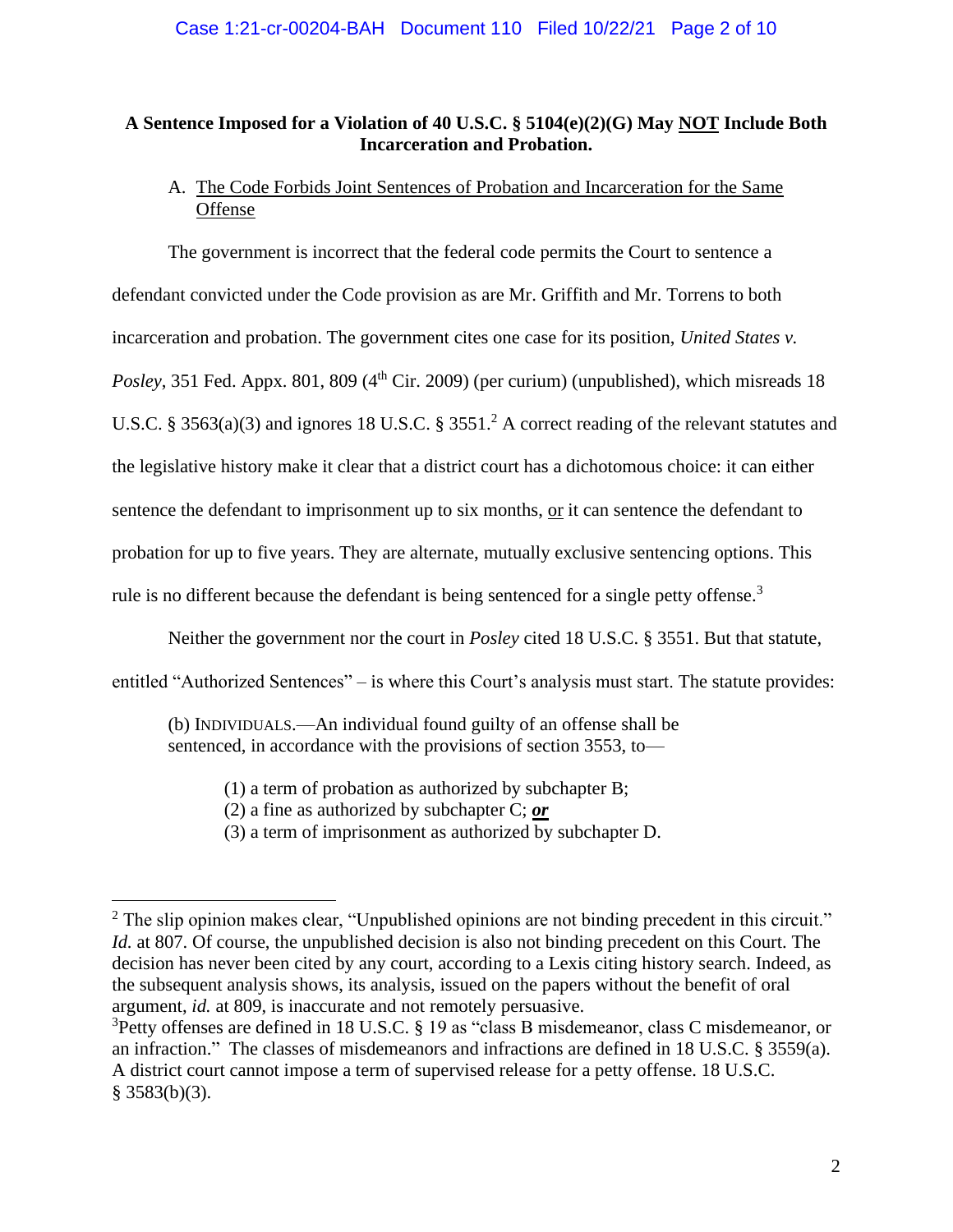#### Case 1:21-cr-00204-BAH Document 110 Filed 10/22/21 Page 3 of 10

A sentence to pay a fine may be imposed in addition to any other sentence. A sanction authorized by section 3554, 3555, or 3556 may be imposed in addition to the sentence required by this subsection.

18 U.S.C. § 3551(b) (emphasis added).

The statute sets out three different types of punishment: a term of probation, a fine, and a term of imprisonment. The fact that "a sentence to pay a fine may be imposed in addition to any other sentence" underscores the fact that the other two types of sentences – probation *or* imprisonment – are mutually exclusive – it is either/or.

Prior to Congress' enacting this statute, federal judges had the ability to order "split sentences" by combining incarceration and probation. In the past, courts could "impose[] a sentence of a few months in prison followed by probation." *United States v. Mize*, No. 97– 40059–01–RDR, 1998 WL 160862, \*1 (D. Kan. Mar. 18, 1998) (quoting Senate Report 225, 984 U.S. CODE CONG. & ADMIN.NEWS 3281 (1984)). In passing § 3551(b), Congress did away with that option. For those offenses that permit it – not this Class B misdemeanor, *see* 18 U.S.C.  $§$  3583(b)(3) – the combination of a term of incarceration followed by supervision is accomplished by supervised release. *See, e.g.*, U.S.S.G. § 5B.1.1, Background.

"[T]he statute provides a choice among three alternative punishments." *United States v. Martin*, 363 F.3d 25, 35 (1<sup>st</sup> Cir. 2004). "If a court chooses to impose probation, it does so pursuant to the terms of  $\S 3561$ . That section prohibits imposition of probation when 'the defendant is sentenced *at the same time* to a term of imprisonment' (emphasis added), further emphasizing the alternative nature of incarceration and probation in any one sentencing decision. Thus, both § 3551(b) and § 3561 require a district court to choose between probation and imprisonment when imposing its original sentence." *Id.* (footnotes omitted)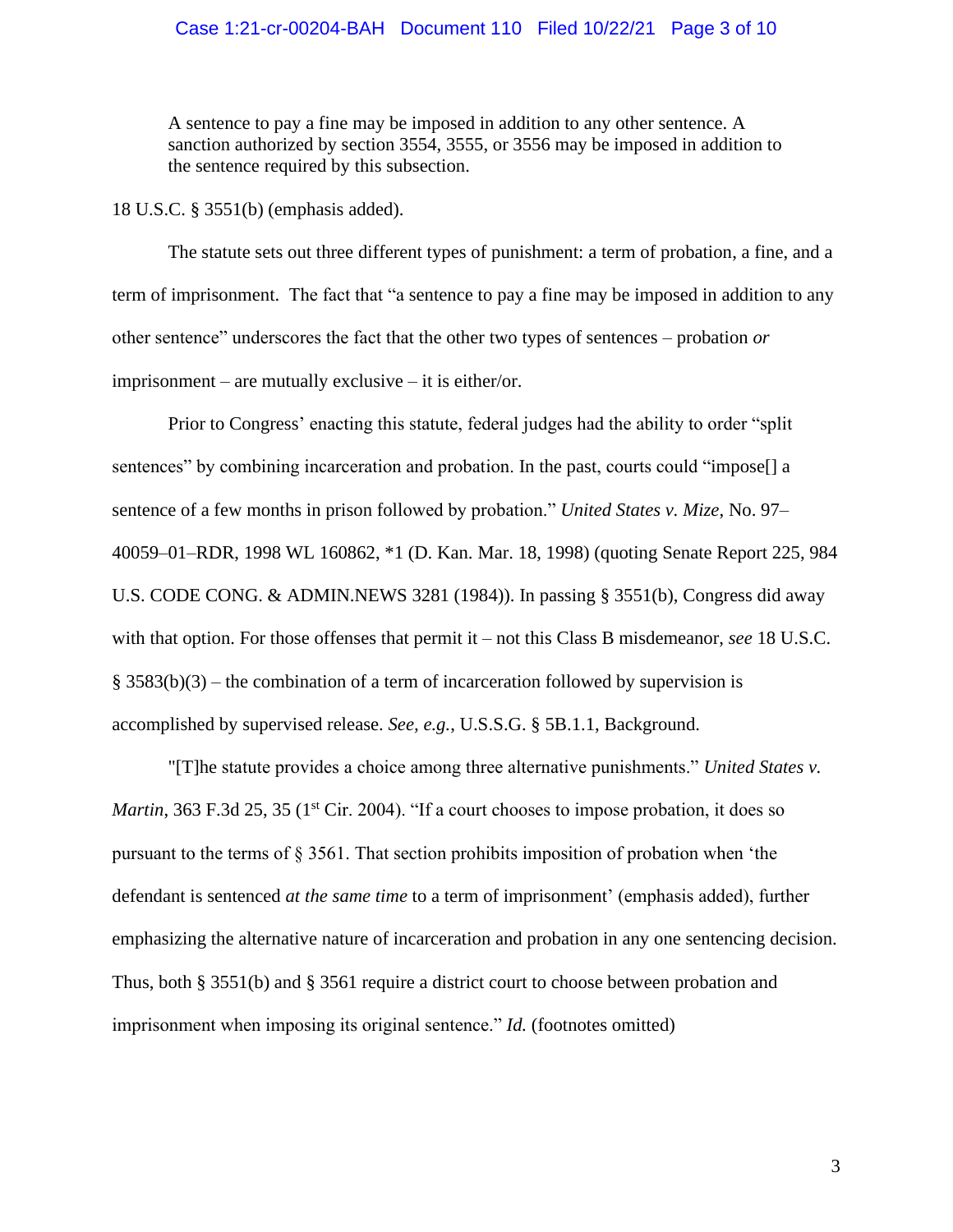#### Case 1:21-cr-00204-BAH Document 110 Filed 10/22/21 Page 4 of 10

The law is clear that "imposition of both probation and straight imprisonment" in the same sentencing hearing is forbidden and improper. *United States v. Forbes*, 172 F.3d 675, 6765  $(9<sup>th</sup> Cir. 1999)$ . Consequently, it is "plain error" for a court to impose both a term of incarceration and a period of probation – whether one following the other, or with the service of a custodial term as a condition of probation. *United States v. Medenbach*, 729 Fed. Appx. 606, 607 (9<sup>th</sup> Cir 2018) (unpublished) ("It is therefore plain error for a judgment to impose, as a condition of probation, a continuously served custodial sentence."); *United States v. Andrade-Castillo*, 585 Fed. Appx. 346, 347 ( $9<sup>th</sup>$  Cir. 2014) (unpublished) ("This combination of probation plus a term of imprisonment was unlawful [] even when the custodial component of the sentence is limited to time served.").

The government's position – allowing sentences that combine probation and incarceration for the same one petty offense -- would permit one petty offense to be punished more harshly than one Class A misdemeanor. Such an interpretation of the Code is plainly incorrect. *See Medenbach*, 729 Fed. Appx. At 606-07 (in unlawful camping and occupancy petty misdemeanor, district court erred by sentencing defendant to probation and custodial sentence but error did not rise to plain error to violate substantial rights where custodial sentence was time-served), *United States v. Baca,* No. EDCR 11–0001–VAP, 2011 WL 1045104, at \* 2 (C.D. Cal. March 18, 2011) (vacating conviction for petty misdemeanor of possession of false military identification card as improper "split sentence" insofar as it imposed both incarceration and probation); *United States v. Anderson*, 787 F. Supp. 537, 539 (D. Md. 1992) (in Class B misdemeanor case, vacating joint sentence of incarceration and probation because "a period of "straight" imprisonment cannot be imposed at the same time as a sentence of probation").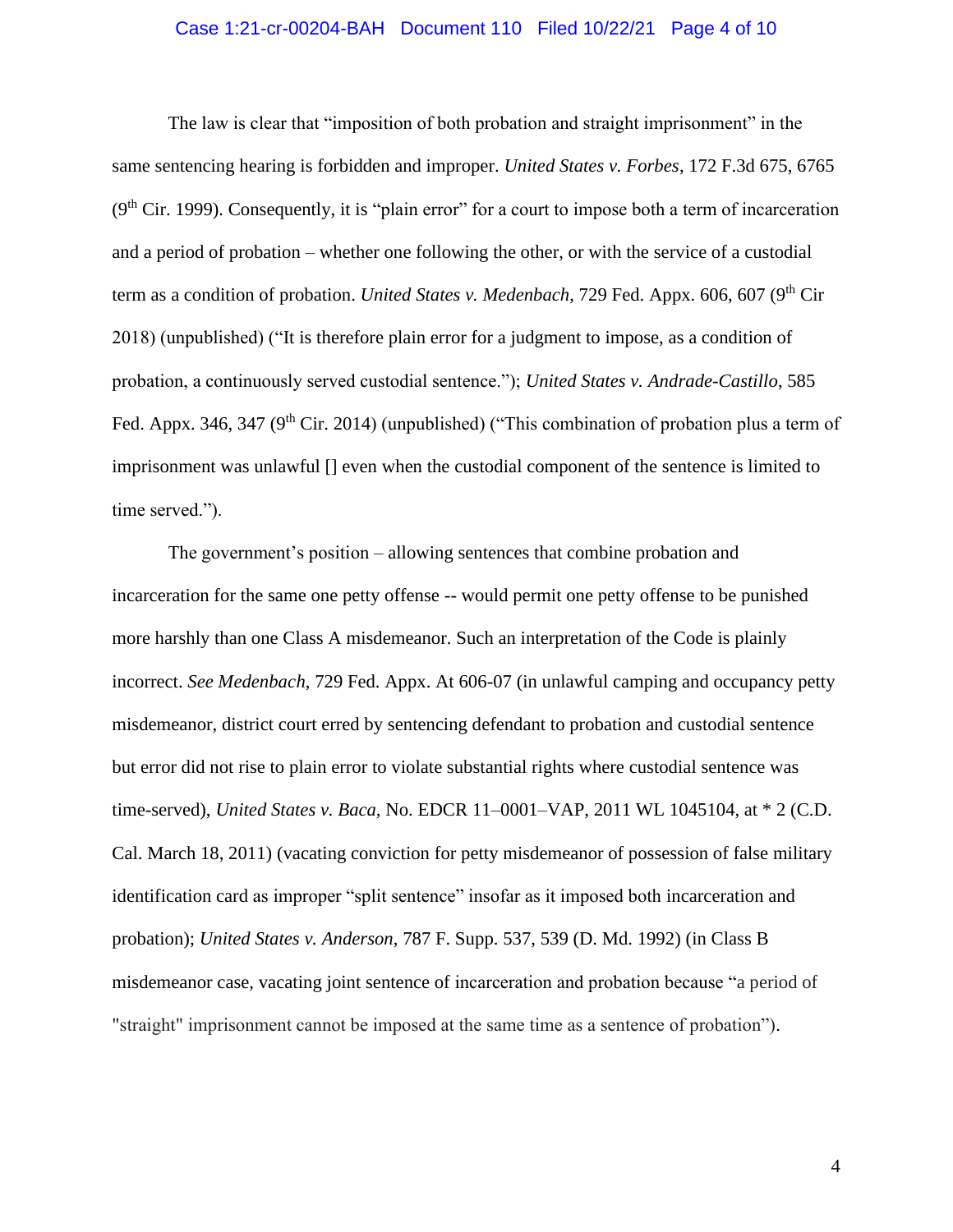#### Case 1:21-cr-00204-BAH Document 110 Filed 10/22/21 Page 5 of 10

Petty offenses *are* treated differently – just the opposite of how the government posits it.

The Code allows for greater leniency in their sentences. This is clear from the structure of the Code, its plain language, the legislative history, and common sense and reason applied to avoid absurd effects.

First, the Code's structure. There are three types of authorized sentences – term of probation, fines, and a term of imprisonment. (Supervised release is considered a component of a sentence of incarceration.) While a fine can be combined with either a term of probation or a term of imprisonment, the Code provides that terms of imprisonment and probation cannot themselves be combined. 18 U.S.C. § 3551(b). The federal criminal code entitled "Sentences" is divided into four subchapters, lettered "A," "B," "C," and "D," respectively entitled "General Provisions," "Probation," "Fines," and "Imprisonment." As for probation, the Court is directed to 18 U.S.C. § 3561(a), which provides:

(a) IN GENERAL.—A defendant who has been found guilty of an offense may be sentenced to a term of probation unless—

(1) the offense is a Class A or Class B felony and the defendant is an individual; (2) the offense is an offense for which probation has been expressly precluded; or (3) the defendant is sentenced at the same time to a term of imprisonment for the same or a different offense that is not a petty offense.

Section 3561(a) provides that probation is default permissible but for three circumstances and then addresses those times that probation is unavailable. Probation is not permitted if the offense is a Class A or Class B felony and the defendant is an individual. Probation is not permitted if the offense is one for which the Code expressly precludes probation. And probation is not permitted if "the defendant is sentenced at the same time to a term of imprisonment for the same or a different offense that is not a petty offense."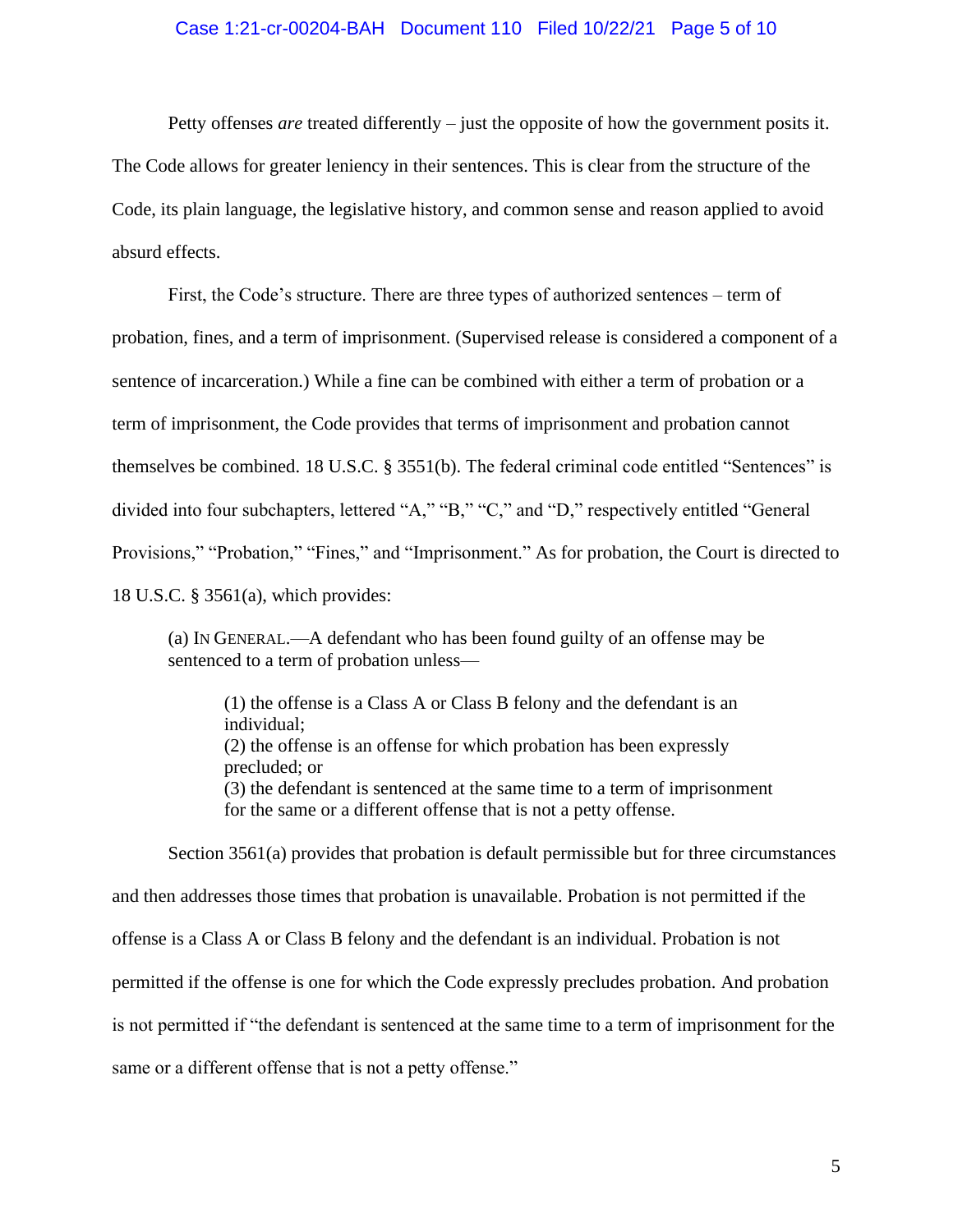#### Case 1:21-cr-00204-BAH Document 110 Filed 10/22/21 Page 6 of 10

The statute affirms that a defendant cannot receive a sentence of probation if the defendant is sentenced to imprisonment "for the same" offense. This is consistent with § 3551, under which "imposition of both probation and straight imprisonment" for the same offense is prohibited. The "petty offense" reference in § 3561(a)(3) refers solely to "a different offense." Thus, if a defendant is being sentenced for two different offenses at the same time, and receives a term of imprisonment on one offense, he cannot receive a term of probation on the second offense. The exception is if one of the two offenses is a petty offense. The phrase "that is not a petty offense" modifies only "a different offense." Befitting its status as a petty offense, a defendant can receive probation on one petty offense while receiving incarceration on another at the same time.

Here are some examples consistent with the language of the statute.

- Situation 1: The defendant is being sentenced for two non-petty offenses. If the defendant is being sentenced on two non-petty offenses at the same time, the court cannot give him probation on one offense and imprisonment on the other.
- Situation 2: The defendant is being sentenced for one non-petty offense and one petty offense. If the court sentences him to incarceration on the non-petty offense, the court cannot sentence him to probation on the petty offense.
- Situation 3: If the defendant is being sentenced for two petty offenses, the court can sentence the defendant to incarceration as to one petty offense and probation as to the other petty offense.

Where, as here, there is solely one petty offense, the statute precludes a combined probationary and carceral sentence.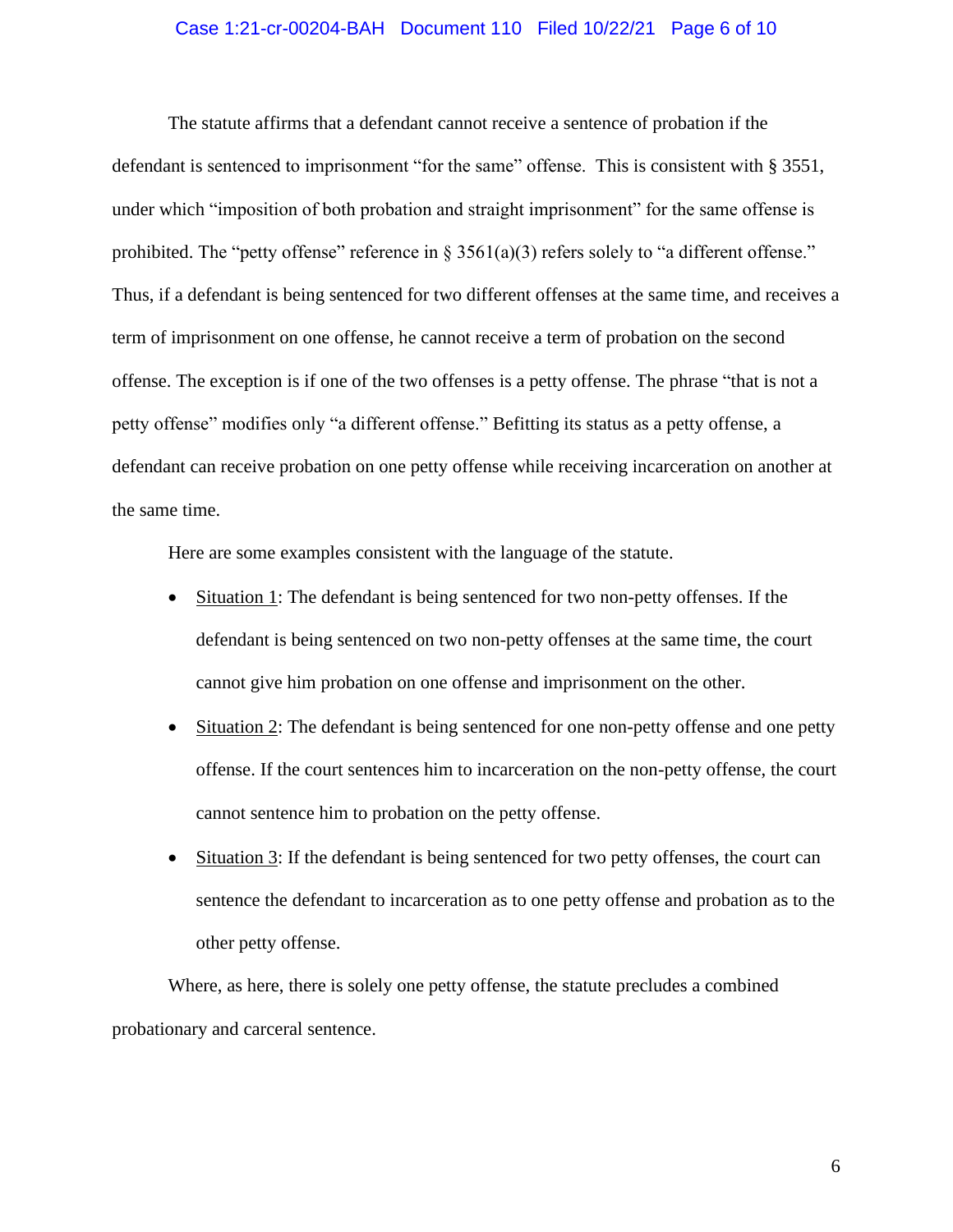#### Case 1:21-cr-00204-BAH Document 110 Filed 10/22/21 Page 7 of 10

This reading is consistent with the legislative history of the statute. The phrase "that is not a petty offense" was added to the Code in the Violent Crime Control and Law Enforcement Act of 1994. The Senate first proposed in 1991<sup>4</sup> and again in 1994<sup>5</sup> to amend § 3561(a)(3) by adding to its end the language "does not preclude the imposition of a sentence to a term of probation for a petty offense if the defendant has been sentenced to a term of imprisonment at the same time for another such offense." Thus, the original proposed language of the amendment shows that Congress intended to authorize a term of probation in addition to one of imprisonment in the limited circumstances of when the defendant was being sentenced for multiple petty offenses. And the statutory provision avoids the undesirable, and absurd, outcome of authorizing terms of both probation and imprisonment for the same petty offense.

That  $\S 3561(a)(3)$  directs under what circumstances probation can be given – and not authorizing incarceration in addition to probation – is supported by review of the U.S. Sentencing Guidelines. Guideline § 5B1.1 addresses "imposition of a term of probation" and, with the exception of the language about petty misdemeanors, has the identical language as to when probation "may not be imposed" as the statute. *See* U.S.S.G. § 5B1.1(b). This makes sense since the Guidelines do not apply to petty misdemeanors. There is no reason to address the petty misdemeanor exception to the no-probation-on-offense-A-if-sentence-of-imprisonment-onoffense-B-at-the-same-time rule.

<sup>4</sup> See H.R. Rep. NO. 102-405 at 167.

<sup>5</sup> See H.R. 3355 (as passed by Senate Nov. 19, 1993). When H.R. 3355 was passed and sent to the Senate on November 3, 1993, the crime bill made no alterations to the language. The Senate proposed the same language used in the 1991 draft be added to the crime bill. In the August 1994 version of the bill, the language was truncated to "that is not a petty offense." See H.R. Rep. No. 103-694, at 340. On August 21, 1994, the House officially accepted the Senate's proposed amendment of §3561(a)(3), and the language was passed into law, H.R. Rep. No. 103-711, at 8875 (1994) (Conference Report).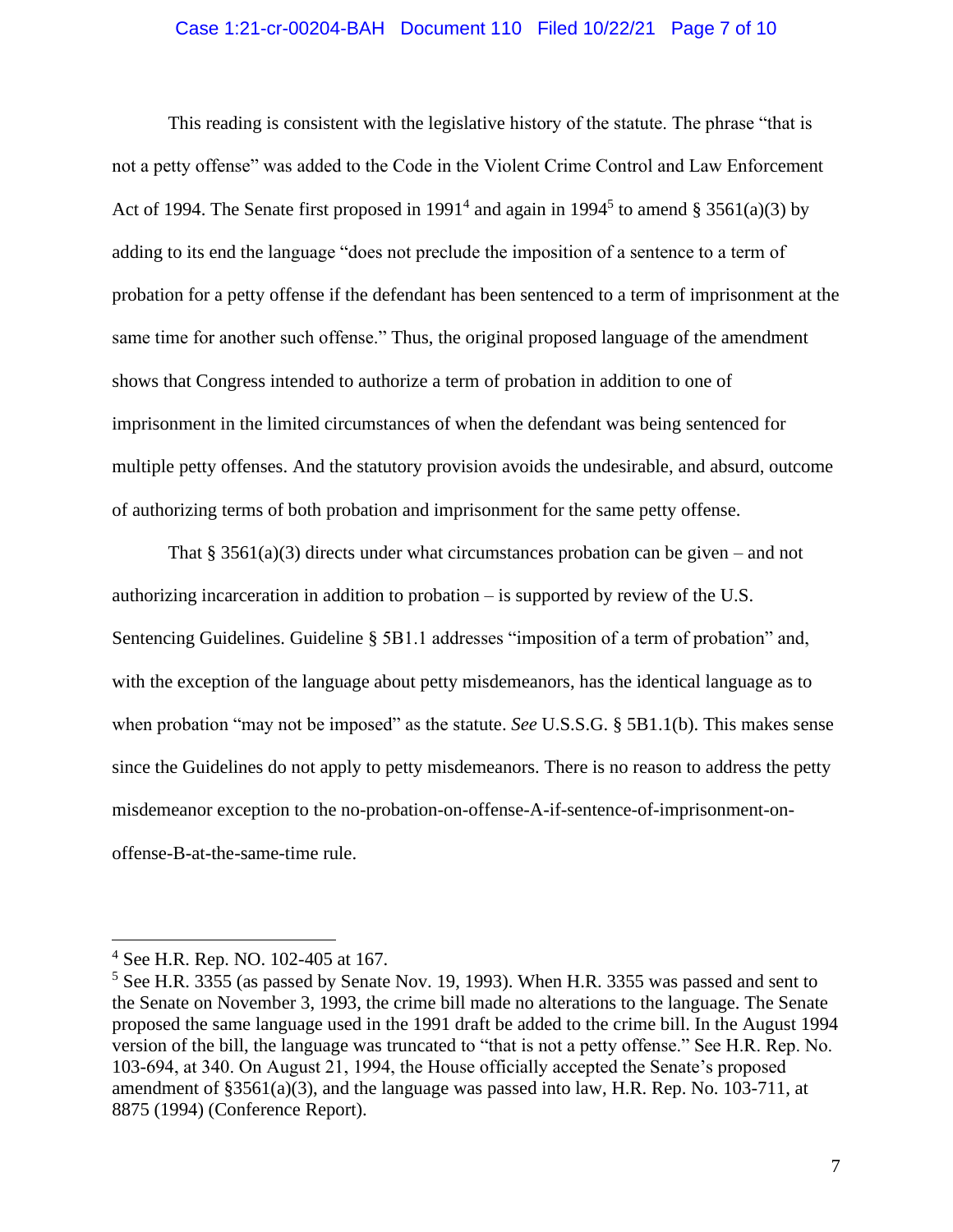#### Case 1:21-cr-00204-BAH Document 110 Filed 10/22/21 Page 8 of 10

The government's reading of the statutes "would produce results that were not merely odd, but positively absurd." *United States v. X-Citement Video, Inc.*, 513 U.S. 64, 68–70 (1994). For example, following the government's construction, a petty misdemeanor defendant could get six months of imprisonment and five years of probation, whereas a Class A misdemeanant who received six months of imprisonment could receive at most twelve months of supervised release. That is not what Congress intended by specifying the offense as a Class B misdemeanor and by authorizing available punishments. The construction of the statute by the government (and the unpublished, unfollowed *Posley* decision), allows people convicted of petty misdemeanors to be sentenced harsher than those convicted of more serious misdemeanors. "We do not assume that Congress, in passing laws, intended such results. *Public Citizen v. Department of Justice,* 491 U.S. 440, 453–455 (1989); *United States v. Turkette,* 452 U.S. 576, 580, (1981)." *Id.* Statutes are to be construed to avoid absurd results. *See, e.g.*, *Holy Trinity Church v. United States*, 143 U.S. 457 (1892); *United States v. Kirby*, 74 U.S. 482 (1868).

Finally, "even if the statute were ambiguous in the sense of *permitting* the government's construction, '"[t]he rule of lenity requires ambiguous criminal laws to be interpreted in favor of the defendants subjected to them.'" *United States v. Cano-Flores*, 796 F.3d 83, 93-94 (D.C. Cir. 2015) (quoting *United States v. Santos*, 553 U.S. 507, 514 (2008). The rule of lenity "applies to sentencing as well as substantive provisions," *United States v. Batchelder*, 442 U.S. 114, 121, 99 S. Ct. 2198, 60 L. Ed. 2d 755 (1979).

B. The Code Limits Short-Term Custody Sentences as Conditions of Probation

The government raises the possibility of the Court's sentencing the defendant to probation and making "intermittent confinement" a condition of probation. Gov't Supp. Memo at 2 n.2. While 18 U.S.C. § 3563(b)(10) does authorize as a discretionary condition "that the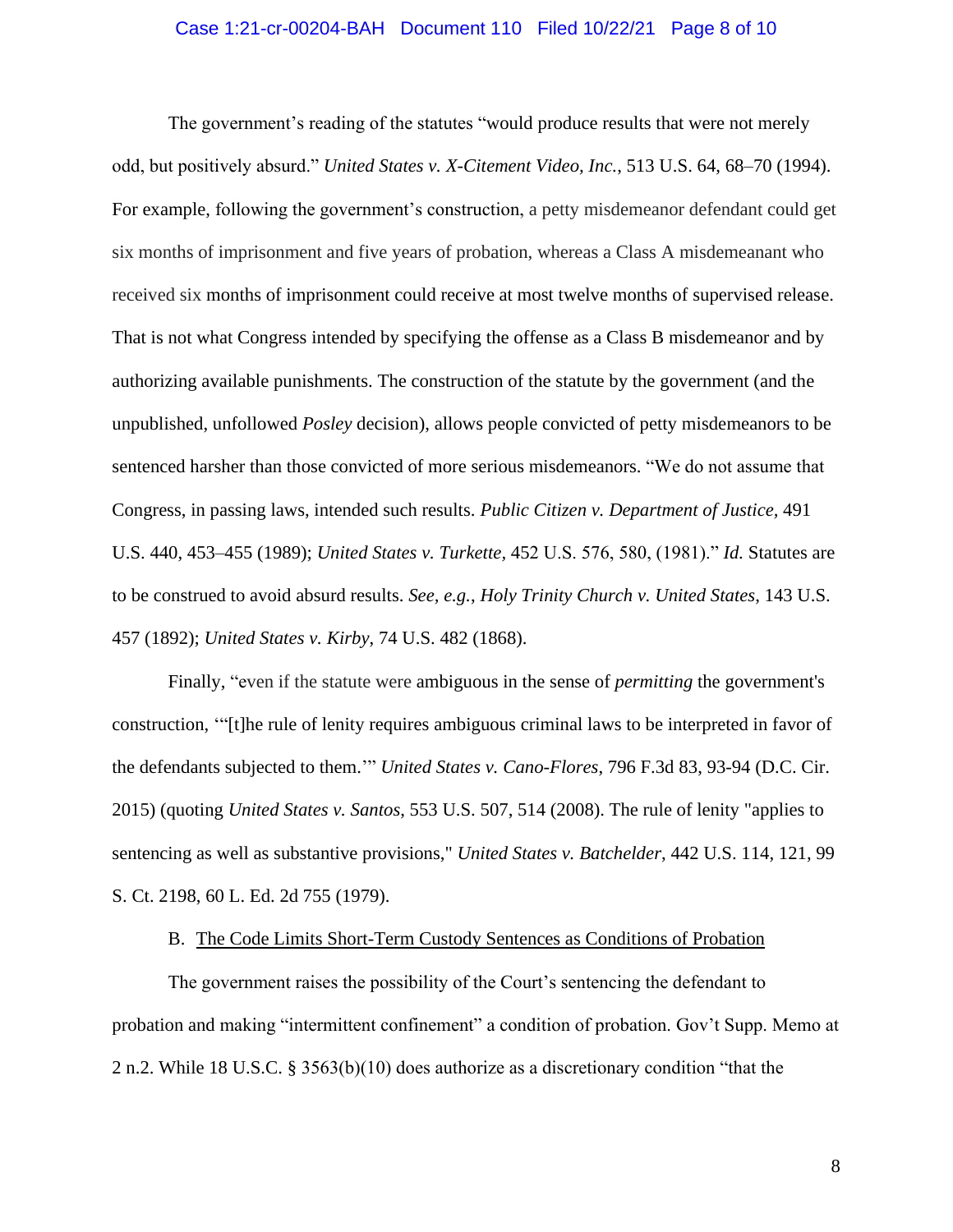#### Case 1:21-cr-00204-BAH Document 110 Filed 10/22/21 Page 9 of 10

defendant remain in the custody of the Bureau of Prisons during nights, weekends, or other intervals of time, totaling no more than the lesser of one year or the term of imprisonment authorized for the offense, during the first year of the term of probation or supervised release," it is highly questionable whether this discretionary condition applies to a petty offense. The government seems to share this concern as it implicitly excludes petty offenses from offenses where intermittent incarceration is permitted as a condition of probation. *See id.* For a petty offense, it is unclear at what point an "interval of time" effectively becomes a "term of imprisonment" and thereby would constitute an unauthorized sentence of both imprisonment and probation. For a petty offense, even a night or a weekend, no less a longer "interval," may constitute a "term of imprisonment." *Cf.* 18 U.S.C. § 3583(d) (term of intermittent confinement pursuant to § 3563(b)(10) may be imposed only for *violation* of condition of supervised release). In any event, a sentence of "intermittent confinement" as a condition of probation for a petty offense raises significant, and possibly constitutional, issues. 6

#### **Conclusion**

A sentencing court has no statutory authority to impose both a term or incarceration and a term of probation as the sentence for the same one petty offense. Nor, unlike as to most of the offenses in the Code, is supervised release authorized. Congress has expressed its will that less serious offenses engender less punitive sentencing options and fewer sentencing choices. Congress elected to make the offense a petty misdemeanor and to limit the sentencing options as

<sup>&</sup>lt;sup>6</sup> See United States v. Voda, 994 F.2d 149, 151 n.2 (5<sup>th</sup> Cir. 1993) ("Voda expressly waived any argument that the imposition of sixty days' confinement served over a sixty day period is "imprisonment," as opposed to intermittent confinement, and thus in violation of section 3563."); *See also Mize*, *supra* at \*2 (30-day condition of confinement violates statute); *Baca*, *supra* at \*2 (45-day condition of confinement violates statute); *Forbes*, 172 F.3d at 676 ("a straight sentence of six months is not the intermittent incarceration that this statute permits").